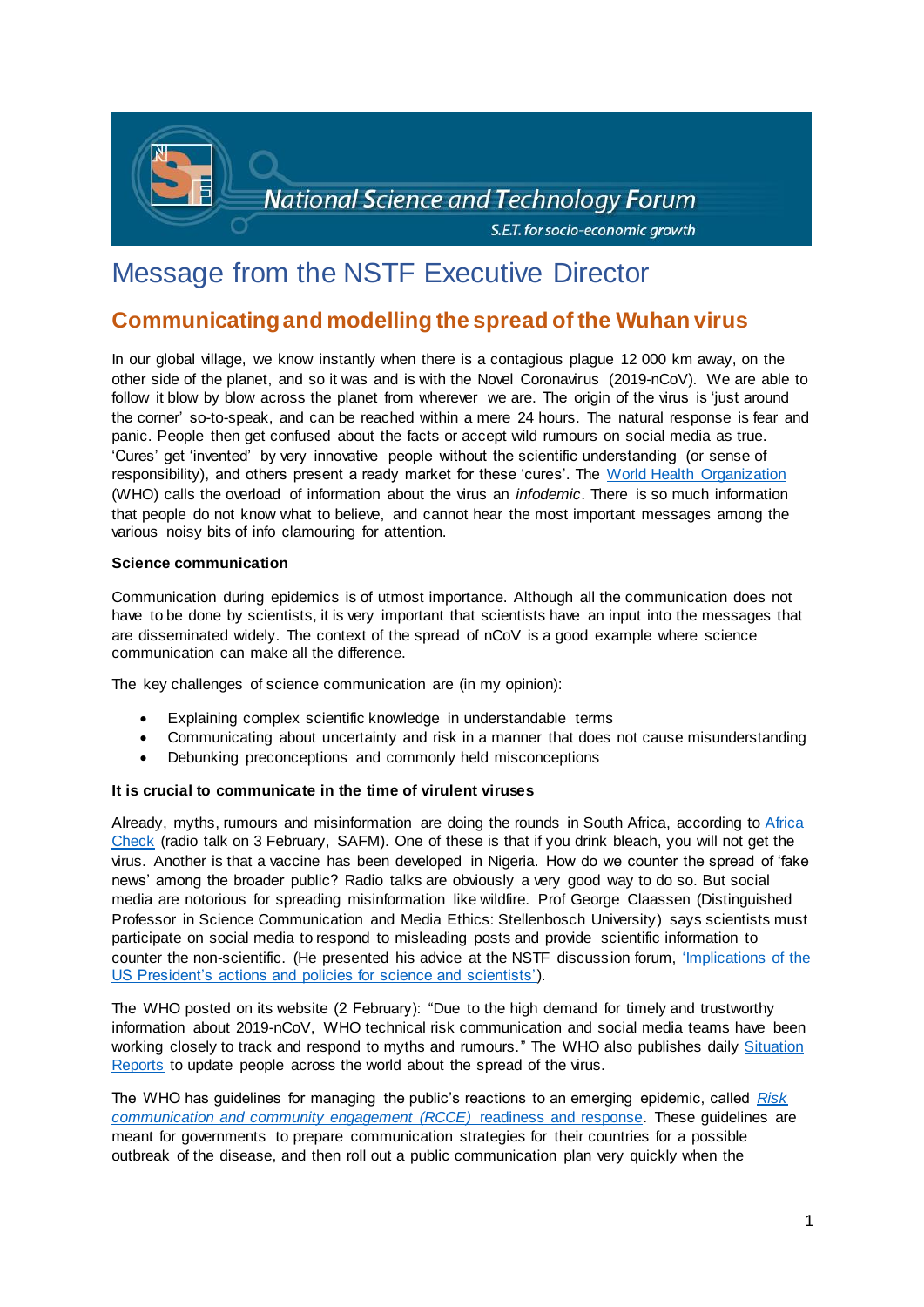epidemic appears and spreads. It advises to continue regular communication with the population, to counter fear, give instructions and provide information.

"One of the major lessons learned during public health events of the 21st Century – including outbreaks of severe acute respiratory syndrome (SARS), Middle East respiratory syndrome (MERS), influenza A (H1N1) and Ebola – is that RCCE is integral to the success of responses to health emergencies." (WHO)

"Challenges such as communicating uncertainty and risk while addressing public concern can lead to a range of outcomes, including a loss of trust and reputation, economic impacts, and − in the worst case – a loss of lives." (WHO)

Among the many points on the WHO's checklist for RCCE, are the following:

- RCCE is essential for surveillance, case reporting, contact tracing, caring for the sick, delivering clinical care and gathering local support for any logistic and operational needs for the response.
- Effective RCCE can minimize social disruption. Therefore, in addition to protecting health, it can protect jobs, tourism and the economy.

[Basic information and resources](https://www.who.int/emergencies/diseases/novel-coronavirus-2019/advice-for-public) are readily available on the WHO website.

The [Situation Report on 4 February](https://www.who.int/docs/default-source/coronaviruse/situation-reports/20200204-sitrep-15-ncov.pdf?sfvrsn=88fe8ad6_2) said that there has been communication with representatives of over 50 multinationals where the WHO provided an update of the 2019-nCoV situation. WHO also gave advice about "improving communications with employees; the role of businesses in public health crises; and managing uncertainty through accessing accurate information".

### **Some questions for South Africa**

It is wonderful that the WHO provides us with reliable information that can be accessed by anyone with internet access. However -

- **How do we get people to consult the WHO website for information** BEFORE reading and sharing social media postings? Just because the search engine and Twitter are on the same smartphone, does not mean people will go to the search engine first. It is an issue of raising awareness and this should be done in South Africa by South Africans.
- **How do we get the correct and crucial information to people without access to the internet?** We need multiple ways of communicating to increase the likelihood of the correct messages getting through.
- **How do we prevent situations like with the Ebola plague in West Africa?** Local people became totally distrustful of the doctors and foreigners who were trying to help, preferring instead to maintain their traditional ways of mourning and honouring the dead. A lack of trust can have dire consequences. If Johannesburg had to be placed under quarantine, e.g., how would people react? Our government's credibility with its people is tenuous at the best of times. Would people obey its inconvenient instructions?
- ₩., **How should traditional healers be involved?** Ideally, they should play a key role in identifying cases of flu symptoms and referring the patients for testing for the virus. Is it possible to enlist their help and empower them to do part of the testing? Traditional healers need to know enough to protect themselves from infection from their clients, but would they be willing to wear surgical masks and sterilise their hands?
- **The WHO posters seem clear and informative, but they must be translated into South Africa's languages.** Is the Department of Health, or provincial authorities doing so? Who will explain to people what the posters are saying, when many people are still illiterate and the school children learn to read too late?
- **People in all government structures will have to understand the situation and the importance of communicating accurately** and in a manner that does not cause panic, as the WHO document says: "in a rapid, transparent and accessible manner". This requires preparation. "Agree on procedures to ensure the timely release of information, such as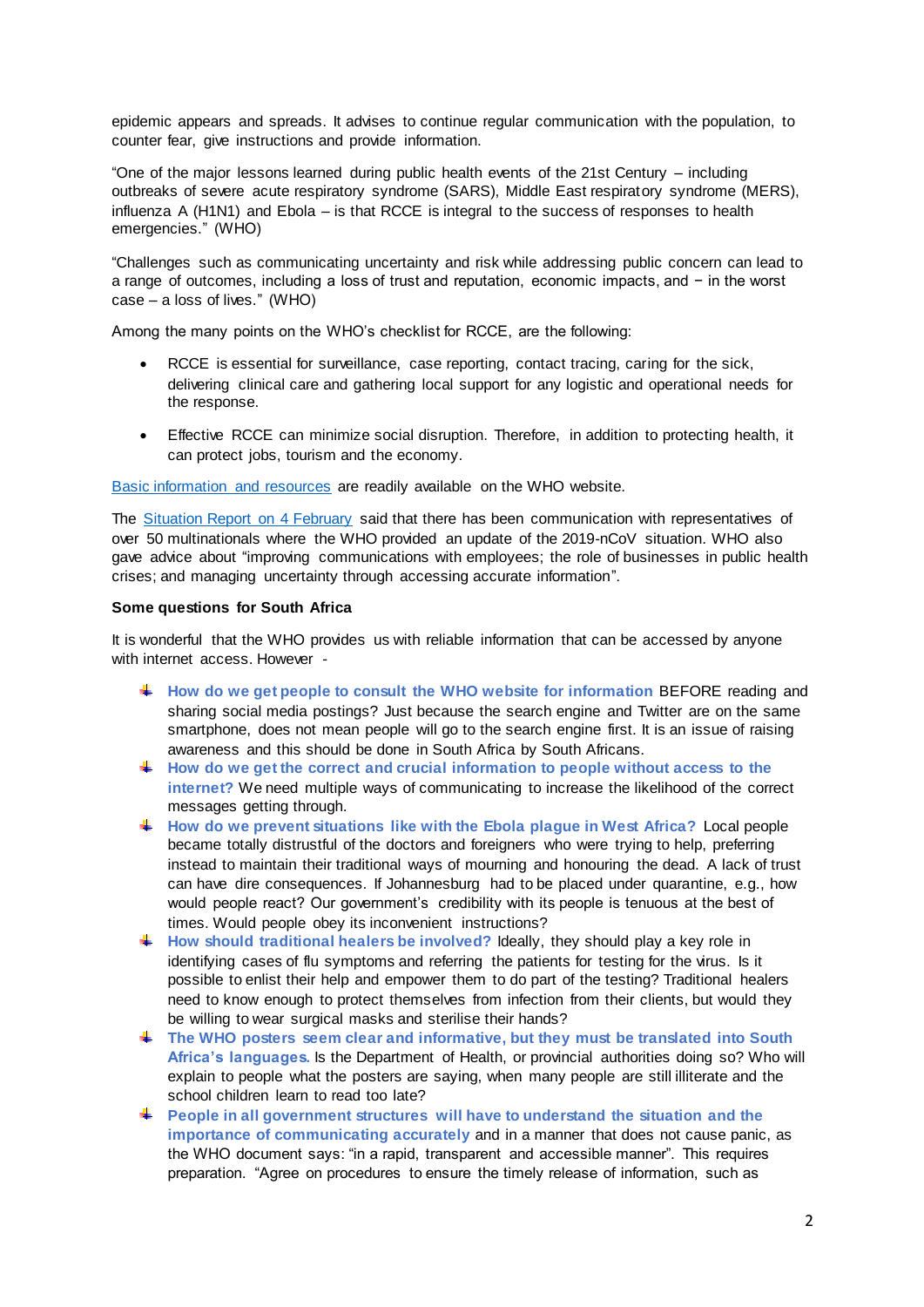clearance procedures for messages and information products: keep clearance chains short." Spokespeople will have to be trained at all levels.

**Will all health workers be thoroughly briefed or trained?** As the WHO says, "it is critical that health professionals are aware of public concerns and trained to provide public health advice to people". For doctors and other well-trained professionals this should not be a problem, but the 'front of house' staff, nurses and assistants at hospitals and clinics also have to be aware of the importance of accurate and sympathetic communication. Especially because the symptoms of a coronavirus infection are the same as those of the common cold. Are the various Provincial Departments of Health ready to train clinic staff?

#### **Communication with numbers and graphs**

The wonderful thing about graphs and other forms of descriptive statistics is that they give a visual form to the numbers, revealing quantities in relation to one another. It is an ideal form of communication about an epidemic, provided that it is clear and accurate. Graphs and infographics on the 2019-nCoV have been proliferating on the internet, not always with a source or even an author mentioned.

Here are a few examples of graphs that seem of reliable origin:

[WHO Wuhan Municipal Health Committee \(Business Insider, Germany\)](https://cdn.businessinsider.de/wp-content/uploads/2020/01/e12805637b8a34b620b4d31e2a3d0fda7ba7f210-800x693.jpg)



### The dramatic spike in Wuhan virus reported cases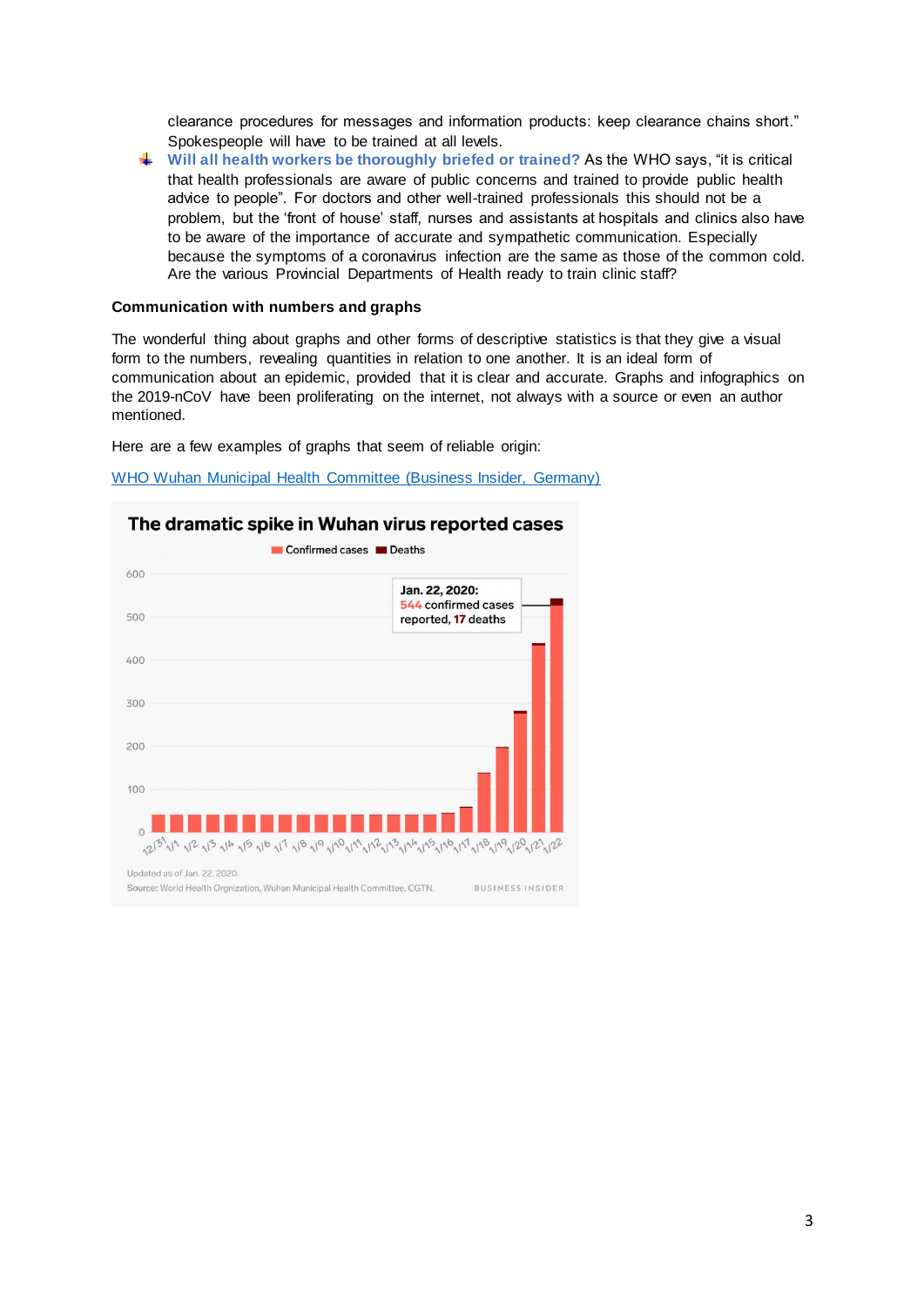[John Hopkins University:](https://cdn.statcdn.com/Infographic/images/normal/20634.jpeg)

# **Confirmed Coronavirus Cases**

Total confirmed cases of the Wuhan coronavirus in 2020



[WHO via Der Spiegel:](https://cdn.statcdn.com/Infographic/images/normal/20641.jpeg)

# **How Contagious is the** Coronavirus?

Average number of people infected by an individual with the following\*



\* Based on current WHO estimated as of 23 Jan 2020. Source: WHO via Spiegel.de

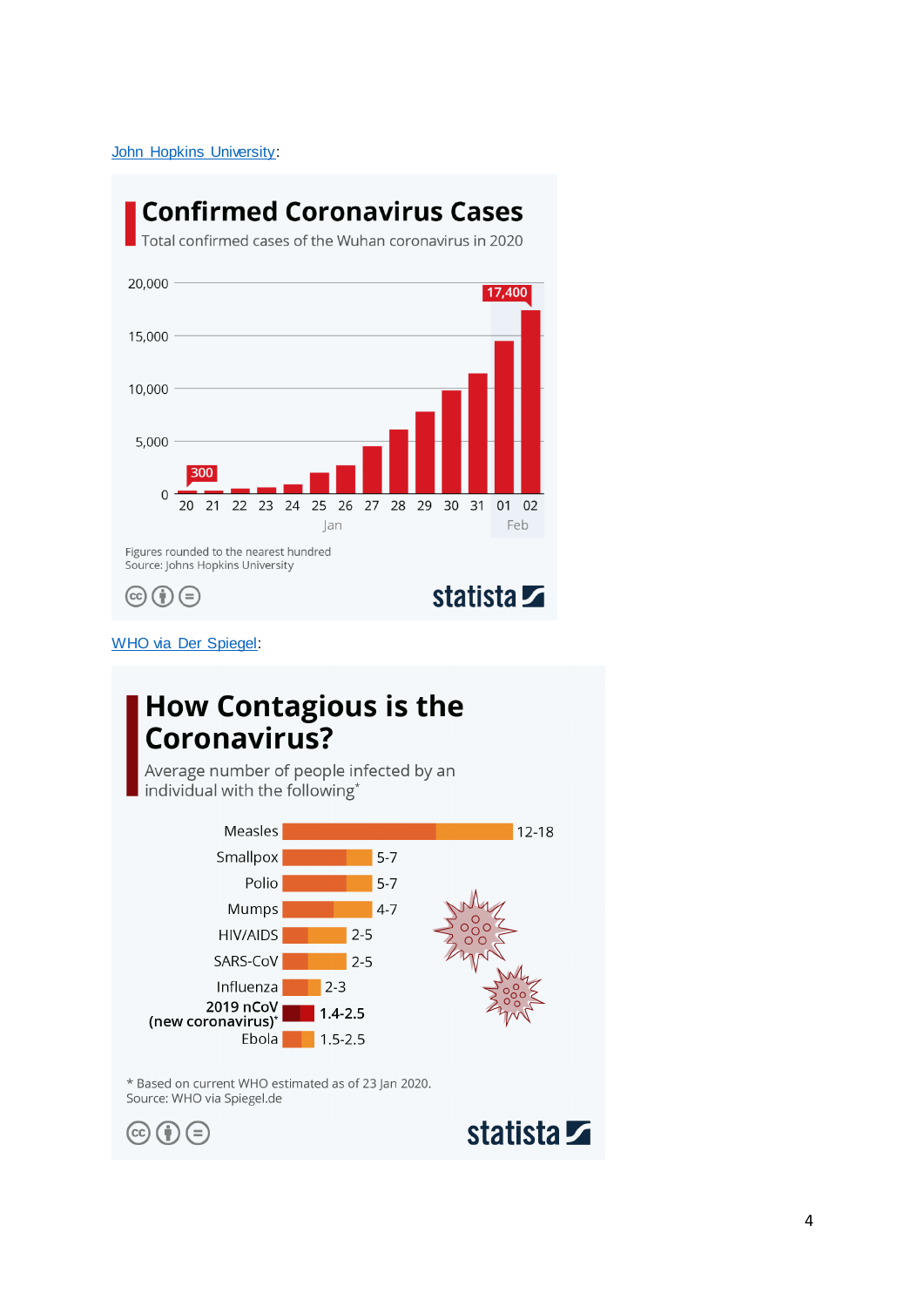The last graph above is interesting in that it shows just how contagious the top four diseases are that are currently included in vaccination programmes. This graph should convince parents to have their children vaccinated!

### **Science communication and school education**

For the somewhat better-informed public that rely on various media including online news, it might sometimes be a challenge to understand the technicalities of what is happening, beyond knowing what to do in case of emergency. An article in [The Atlantic](https://www.theatlantic.com/science/archive/2020/01/how-fast-and-far-will-new-coronavirus-spread/605632/?utm_source=Nature+Briefing&utm_campaign=5f5fba2346-briefing-dy-20200129&utm_medium=email&utm_term=0_c9dfd39373-5f5fba2346-44314553) reflects on the commonly used 'indicator' of the risk of coronavirus infection: R<sub>0</sub>, which has been referred to in the American media. This is a variable commonly used to indicate how transferable an infectious disease is. R<sub>0</sub> is "the average number of people that a single infectious person will infect over the course of their infection." If *R<sup>0</sup>* > 1, then each person on average infects more than one other person. Then the disease will spread exponentially. The bigger the value of R0, the faster the disease is supposed to spread. If *R<sup>0</sup>* < 1, then each person infects less than one person on average, so the disease will die out. And if *R<sup>0</sup>* = 1, then the disease will move throughout the population in a linear way.

The important detail to note, is that  $Ro$  is an average. If  $Ro$  is 3, it does not mean literally that each infected person will infect exactly three other people. There could be only one infected person that infects many others, while the other infected people only infect one or fewer others. The Wuhan virus has proved to spread relatively slowly. The cases outside of China have not (yet) generally infected others. Thus, even if its R<sub>0</sub> value causes concern at e.g.  $Ro = 3$ , one should look at the bigger picture to understand that if one infected person arrives on South African soil, he/she might not infect anyone else.

Communicating about such 'indicators' or statistics is a bigger challenge than communicating to the public to reassure them or give instructions. The scientific way is to handle degrees of certainty, estimates, and a range of possible outcomes to understand a situation. The public has difficulty believing scientists if they do not pronounce certainties. In fact, mathematical modelling is poorly understood by the public in most countries, so that only communicating about an isolated variable can be completely misleading.

### **Mathematical modelling**

Mathematical modelling is ubiquitous but often invisible. E.g., all graphs are mathematical models. Their usefulness lies in schematising real situations so that real solutions to problems can be found mathematically.

I had the privilege recently of listening to international and local experts on mathematical modelling in school education at a closed workshop held at Stellenbosch University. Mathematical modelling is key to making mathematics as a school subject meaningful, promoting understanding of mathematical concepts, and for developing the skills of applying maths to analyse the world around us. Thus modelling an epidemic can teach children about the epidemic itself, as well as certain forms of graph which describe trends. This is content with high relevance and the maths is included in the school curriculum. There is a convincing argument to be made that mathematical modelling should be a compulsory part of the school curriculum.

### **Modelling of infectious diseases**

[Wikipedia](https://en.wikipedia.org/wiki/Mathematical_modelling_of_infectious_disease) explains that mathematical modelling of the spread of disease dates back to 1766. [Daniel](https://en.wikipedia.org/wiki/Daniel_Bernoulli)  [Bernoulli](https://en.wikipedia.org/wiki/Daniel_Bernoulli) was a physician who created a mathematical model to argue for inoculation (vaccination) against smallpox. He demonstrated with this model that universal inoculation against smallpox would increase life expectancy (at the time) from 26 years 7 months to 29 years 9 months.

"Models are only as good as the assumptions on which they are based". Assumptions always have to be made when models are used, as modelling is a simplification (a schematisation) of a real and complex situation.

When modelling the spread of an infectious disease, it is useful and common practice to assume: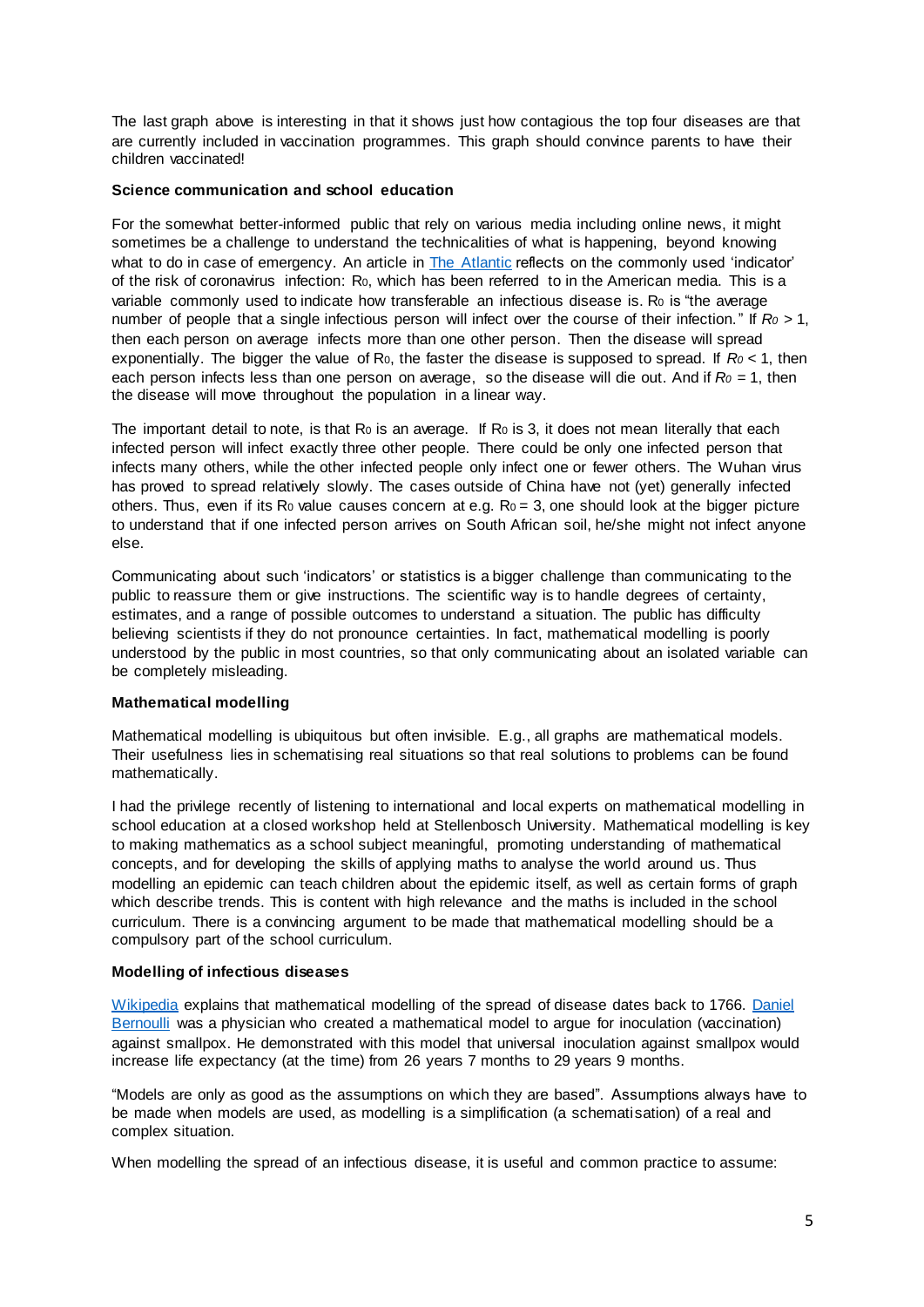- "Rectangular and stationary age distribution, i.e. everybody in the population lives to age *L* and then dies, and for each age (up to *L*) there is the same number of people in the population."
- "Homogeneous mixing of the population, i.e. individuals of the population under scrutiny assort and make contact at random and do not mix mostly in a smaller subgroup." Although this is an unrealistic (or unjustified) assumption, "homogeneous mixing is a standard assumption to make the mathematics tractable [possible]".

The spread of the coronavirus may be modelled in the following way. The whole population is assigned to compartments representing stages of the epidemic: the *susceptible* population, the *infected* population (that can infect the susceptible population), and the *'removed'* population ('removed' as in no longer infected - those that have died, or recovered). These compartments or variables are then related to each other by a mathematical formula. Another important variable is *time*. In this manner an epidemic is regarded as the movement of population numbers from being susceptible to being infected and then to being cured or having succumbed to death, over a period of time.

The model is called the 'SIR' model because of the variables it uses: S(t) being the susceptible part of the population at a particular time, I(t) being the infected part of the population at that time, and R(t) being the recovered or removed part of the population at that time. During an epidemic, there is a movement from S(t) to I(t) and then to R(t).

The total population is represented by the variable N and is a combination of the three compartments :  $N = S(t) + I(t) + R(t)$ .

W. O. Kermack and A. G. McKendrick created this 'SIR' model in 1927. Because time is included as a variable, differential equations can be used. Kermack and McKendrick formulated such equations which allow one to understand and estimate these changes over time. "These processes which occur simultaneously are referred to as the Law of Mass Action, a widely accepted idea that the rate of contact between two groups in a population is proportional to the size of each of the groups concerned." There are many variations on the SIR model that take more variables and circumstances into account.

The mathematical models speak eloquently, and without words, and are universally understood by mathematicians. They have proved very useful in understanding epidemics and making predictions about their outcomes. The problem comes when explaining to the general public 'how we know' what will happen and what won't. Mathematics remains mysterious to most people. It would be very helpful if more children in South Africa learned mathematics!

### **Conclusion**

We as humans have created the conditions for new viruses to be transmitted from animals to humans, and to spread fast among people in high density conditions in cities. Epidemics are an inevitable consequence of progress and we can expect an increase in the occurrence of epidemics in future. Being prepared is critical. Part of all countries' readiness is *risk communication and community engagement* (RCCE) as advised by the WHO.

Communication is key. Reliable information is of the utmost importance in managing an epidemic. The WHO website is a reliable and central source. People at all levels and in most positions must be trained and kept informed. We all should try to counter misinformation, especially as scientists.

South Africa's preparations should take into account the circumstances of our population – low density rural areas, high density urban areas, levels of education and literacy, and the vehicles available to spread reliable information to the whole population.

Communication includes visual forms of communication and models. These make numbers and trends more obvious. Statistics, indicators and mathematical models tend to be harder to understand by the general public than words and pictures. Yet, these are useful for descriptions, analysis and predictions by scientists to analyse and discuss a complicated or complex situation. Care should be